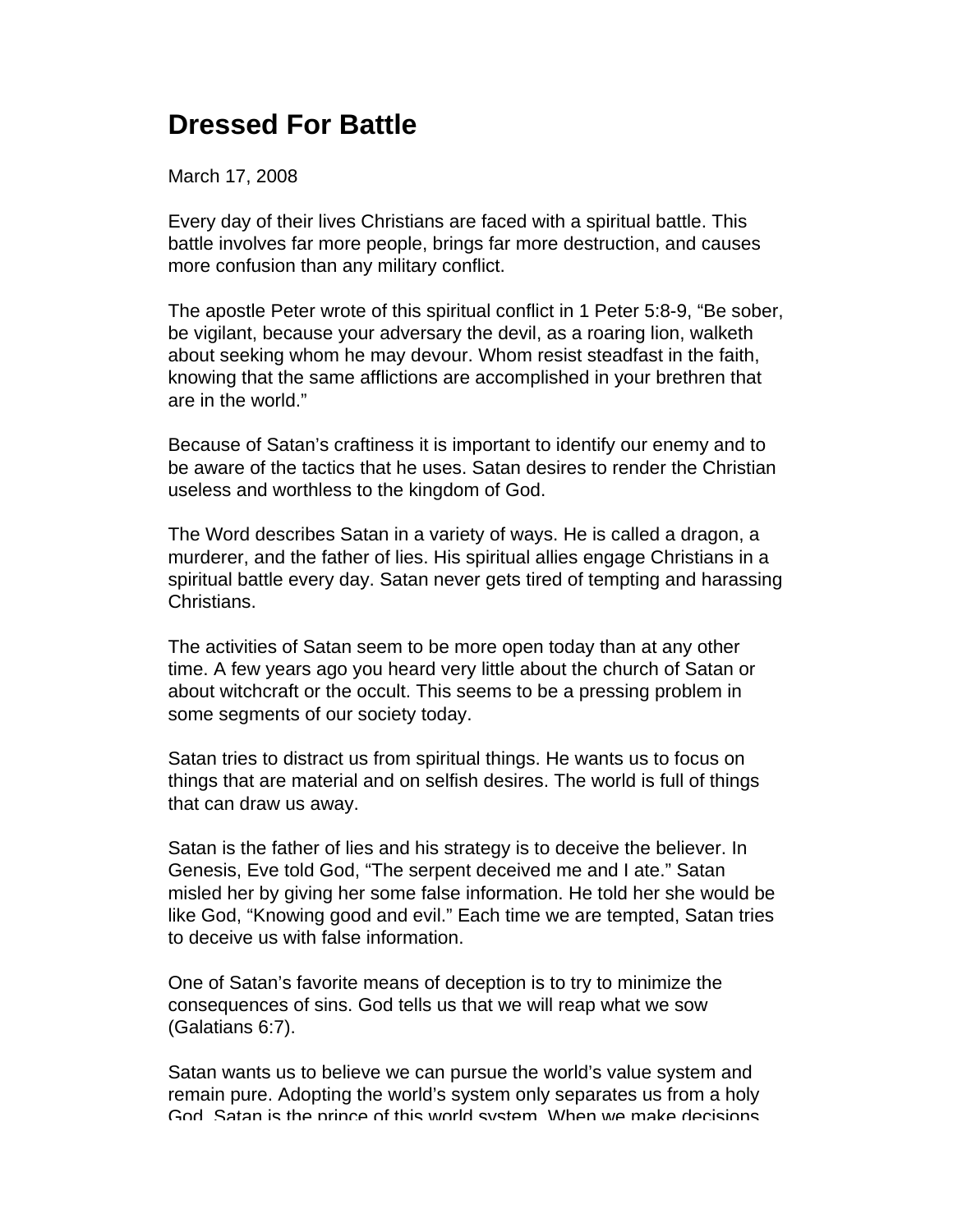based only on the world's principles they are usually disastrous. Yet, Satan never talks about the hurt, pain, broken hearts, and devastation that result from decisions made apart from God's truth.

A spiritual battle requires spiritual weapons. We must realize the seriousness of this battle in which we are engaged. In Ephesians 6:11-18, Paul describes the spiritual armor of God:

1. We must gird our loins with truth. This is an essential part of the soldier's equipment. It keeps the other parts of the armor in place. The girdle of truth protects us from Satan's deception. Truth equips the saint for the spiritual battle against Satan.

2. When we are dressed for battle we have on the "breastplate of righteousness." We are able to counter the temptations of Satan with the truth of God. If we are familiar with God's word, then we know how God wants us to deal with the temptations that arise in our lives. If we do not know God's word, then we are left to handle the assaults of Satan on our own.

3. We are to shod our feet with the "preparation of the gospel of peace." The Christian must have a good foothold. Preparedness is the thought expressed here. When we put on the "sandals of the Gospel of Peace" we are given courage and are ready for the battle against evil.

4. We are to take up the "shield of faith." Shields are used to protect a soldier from the weapons of the enemy. The shield of faith covers us from the fiery attacks of the enemy. No matter how ferocious the attack, the shield of faith provides safe cover for the child of God. The shield of faith defuses two of Satan's most deadly weapons - (1) unbelief and (2) doubt.

5. We are to take the "helmet of salvation." The helmet of salvation is something that we receive. The only way the Christian soldier can take the helmet of salvation is to receive it from God. He receives it from God by obeying the rules and regulations that He has set forth to gain it.

6. The soldier must also take the "sword of the spirit." The sword of the spirit is the Word of God. It can be used offensively and defensively. The Word is the wisdom and power of God. It is a weapon that God has armed his children with. The powers of darkness will flee from it. The Christian finds this to be true in his individual experiences. It dissolves doubts, drives away fears and delivers one from the power of Satan.

In our struggle and battle against Satan's attempts to destroy our effectiveness for Christ, it is essential that we know our enemy. Look